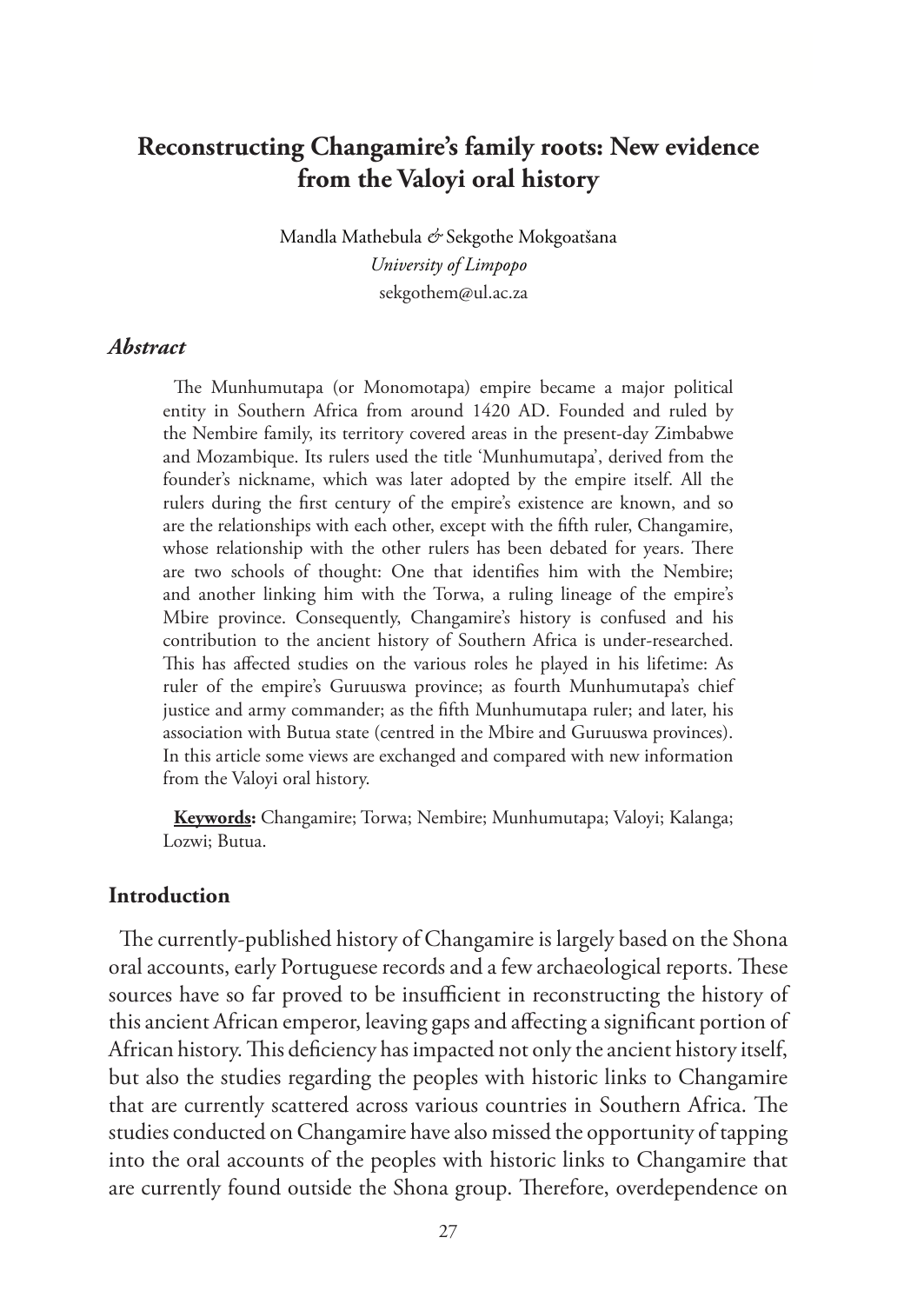Shona oral accounts and early Portuguese records has limited the pool of information available in other sources.

One of the groups that possess oral history, which could enhance studies on Changamire, is the Valoyi, whose traditions relate strong political and genealogical links with Changamire's Butua state, the Munhumutapa empire and their ruling lineages.1 The group is currently found among the Tsonga people of Southern Africa, and has ruling lineages in Mozambique,<sup>2</sup> Swaziland<sup>3</sup> and South Africa.<sup>4</sup> Its oral history suggests the tribe originates from the Kalanga<sup>5</sup> (also Karanga),<sup>6</sup> and uses "Mukalanga (singular) and "Vakalanga" (plural) as reference for the people and "Vukalanga" for the country of their origin.7 The Valoyi oral accounts suggest that Changamire, the fifth Munhumutapa  $(1490-1494)^8$  and the man who gave rise to the Changamire dynasty,<sup>9</sup> is one of the tribe's earlier ancestors.10 Due to this claim in particular, the interest in the study of the Valoyi oral history has become necessary in an attempt to use it to close the gaps in the histories of the Changamire and the Munhumutapa.

The Valoyi are currently found within the triangle constituted by the Mabalane, Chokwe and Mapulanguene towns in Mozambique, where they have close to 30 ruling lineages.<sup>11</sup> They also have a ruling lineage in the

<sup>1</sup> GJ Liesegang "Beiträge zur Geschichte des Reiches der Gaza Nguni im sudlichen Moçambique 1820-1895" (Doktorgrad, Universität zu Kӧln, 1967), pp. 24, 62, 154.

<sup>2</sup> HA Junod, *The life of a South African tribe*, 1 (London, McMillan & Co, 1927), p. 22; GJ Liesegang "Beiträge zur Geschichte des Reiches der Gaza Nguni …", pp. 24, 62, 154; AA Jaques *Swivongo swa Machangana (Vatsonga)* (Braamfontein, Sasavona Publishers, 1938), pp. 63, 77, 78, 125-129.

<sup>3</sup> M Mathebula (Personal Collection), interview, M Tsabetse (Member: Matsebula royal family, Nhlangano)/M Mathebula (researcher, UL, School of Social Sciences), 12 June 2011.

<sup>4</sup> AA Jaques *Swivongo swa Machangana…,* pp. 63, 125-129.

<sup>5</sup> HA Junod *The life of a South African tribe…,* p. 22; AA Jaques *Swivongo swa Machangana …,* pp. 63, 127.

<sup>6</sup> TH Henriksen *Mozambique: A history* (Cape Town, D Phillip, 1978), pp. 6-7.

<sup>7</sup> AA Jaques *Swivongo swa Machangana …*, pp. 63, 126.

<sup>8</sup> M Newitt *A history of Mozambique* (London, Hurst & Company, 1995), pp. 37-38; SIG Mudenge *A political history of Munhumutapa (c100-1902)* (Harare, Zimbabwe Publishers, 1988), pp. 47-49; TO Ranger (ed*) Aspects of central African history* (London, Heinemann, 1968), pp. 11-16; AH Mtetwa *A history of Uteve under Mwene Mutapa rulers, 1480-1834: A re-evaluation* (Cambridge, Cambridge University Press, 1984), pp. 17, 31, 43, 51; The Regnal Chronologies, "The Monomotapa empire" (available at www.archive.org/stream/3751433 regnalchronology, as accessed on 18 May 2012).

<sup>9</sup> M Newitt *A history of Mozambique* …, pp. 37-8; TO Ranger (ed) *Aspects of central African history* …, pp. 11-16; JH Bannerman, "Hlengweni: A history of the Hlengwe of lower Save and Lundi rivers, from the late eighteenth to mid-twentieth century", *Zimbabwe history,* XII, 1981, pp. 1-45; WGL Randles *L'empire du Monomotapa du XVe au XIXe siecle* (Paris, Mouton et Ecole des Hautes Etudes en Sociales, 1979), p. 7; SIG Mudenge *A political history of Munhumutapa* …, p. 47.

<sup>10</sup> AA Jaques *Swivongo swa Machangana …,* pp. 126-7; GJ Liesegang, "New light on Venda traditions: Mahumane's account of 1730", *History in Africa,* 4, 1977, pp. 167, 171.

<sup>11</sup> HA Junod *The life of a South African tribe…,* p. 22; AA Jaques *Swivongo swa Machangana …*, p. 127; MD Mathebula "Genealogy and migration of the va ka Valoyi people of Limpopo province, South Africa" (Ph.D, University of Limpopo, 2018), pp. iv, 96-105.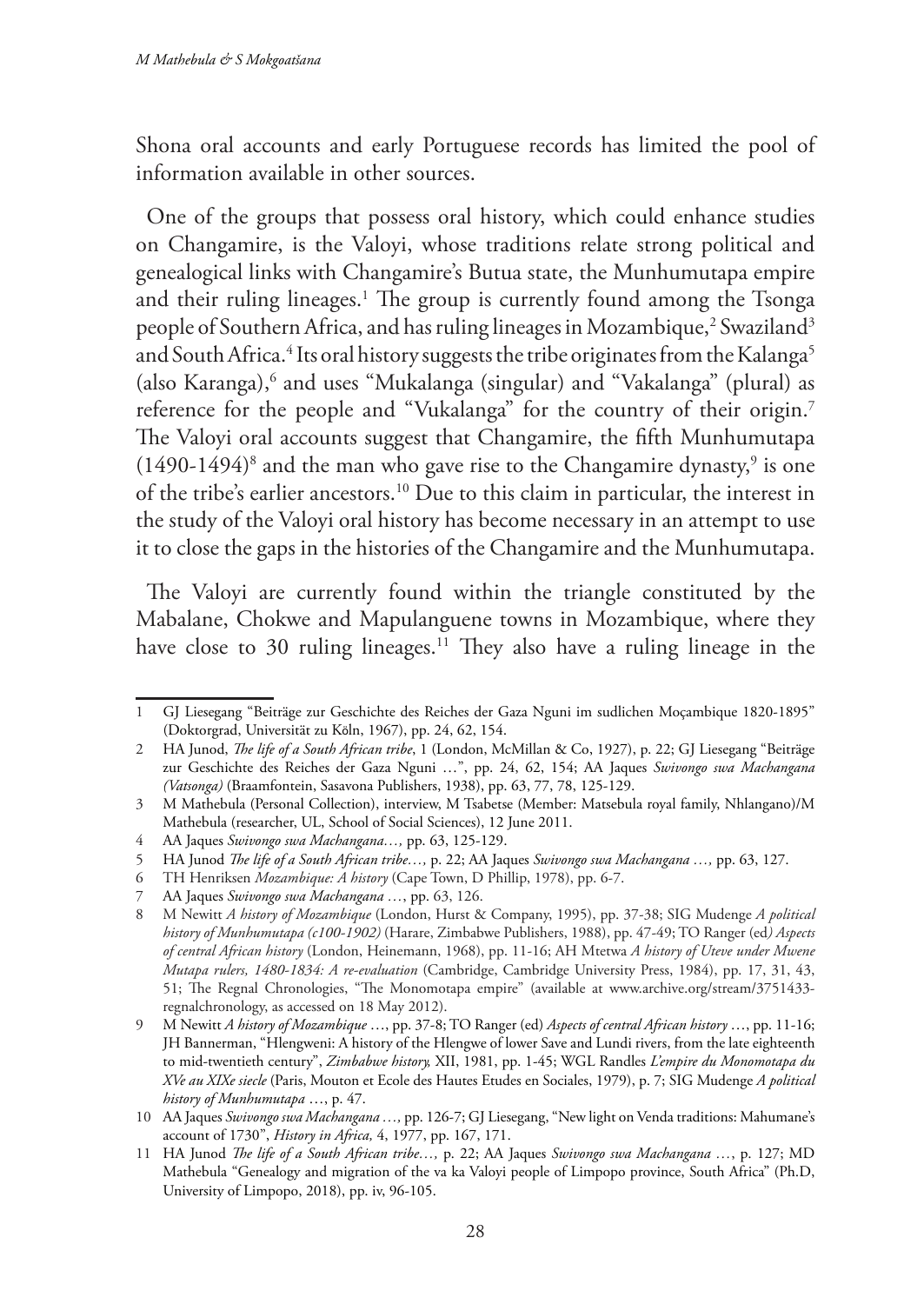Nhlangano district in Swaziland and 20 other ruling lineages in Limpopo Province, in South Africa.<sup>12</sup> The founder of the tribe is Gwambe, whose other name was Gutse.13 He is said to have had two siblings: a brother called Xirimbi and a sister whose name is not known.14 Gwambe and his siblings, according to the Valoyi oral history, were the direct descendants of the  $15<sup>th</sup>$ Century Changamire and were also genealogically linked with the Torwa and the Munhumutapa.15

The Valoyi oral history possesses some information on the paternal and maternal families of Changamire that appears to provide new evidence, which answers a number of questions that remain unanswered by the available literature. Such information is generally missing in the oral accounts of the Shona and the Portuguese records of the  $16<sup>th</sup>$  century.

| Nyatsimba Mutota                           | 1420-1450                         |
|--------------------------------------------|-----------------------------------|
| Matope Nyanhehwe Nebeza                    | 1450-1480                         |
| Mayura Muobwe                              | 1480                              |
| Mukombero Nyahuma                          | 1480-1490                         |
| Changamire (Changa)                        | 1490-1494 (Focus of this article) |
| Kakuyo Komunyaka (Chikuyo or Chisamarengu) | 1494-1530                         |

**Table 1: Munhumutapa rulers during the first century of its existence**

Source: Regional Chronologies, 2015.

### **Views about Changamire's family background**

There currently exist two sets of views about the family background of Changamire: The Torwa perspective argues that Changamire was a member of the Torwa ruling family<sup>16</sup> or was friends with the ruler of Torwa.<sup>17</sup> Some of the proponents of this perspective even suggest Torwa may have been Changamire's other name.18 The Nembire perspective raises two major arguments: That

<sup>12</sup> MD Mathebula "Genealogy and migration…", pp. iv, 16-18; 96-105.

<sup>13</sup> AA Jaques *Swivongo swa Machangana …,* pp. 127-128.

<sup>14</sup> AA Jaques *Swivongo swa Machangana …,* p. 128.

<sup>15</sup> HA Junod *The life of a South African tribe …,* p. 5; AA Jaques *Swivongo swa Machangana …,* p. 127-128; MD Mathebula "Genealogy and migration …", pp. 71-74.

<sup>16</sup> M Newitt *A history of Mozambique* …, p. 37-8; SIG Mudenge *A political history of Munhumutapa* …, pp. 47- 49; AH Mtetwa *A history of Uteve under Mwene Mutapa rulers* …, pp. 17, 31, 50-52; MR Lipschutz & RK Rasmussen *Dictionary of African historical biography* (London, University of Califonia Press, 1980), p. 46.

<sup>17</sup> M Newitt *A history of Mozambique* …, p. 37.

<sup>18</sup> AH Mtetwa *A history of Uteve under Mwene Mutapa rulers* …, pp. 50-52; SIG Mudenge *A political history of Munhumutapa* …, pp. 47-49.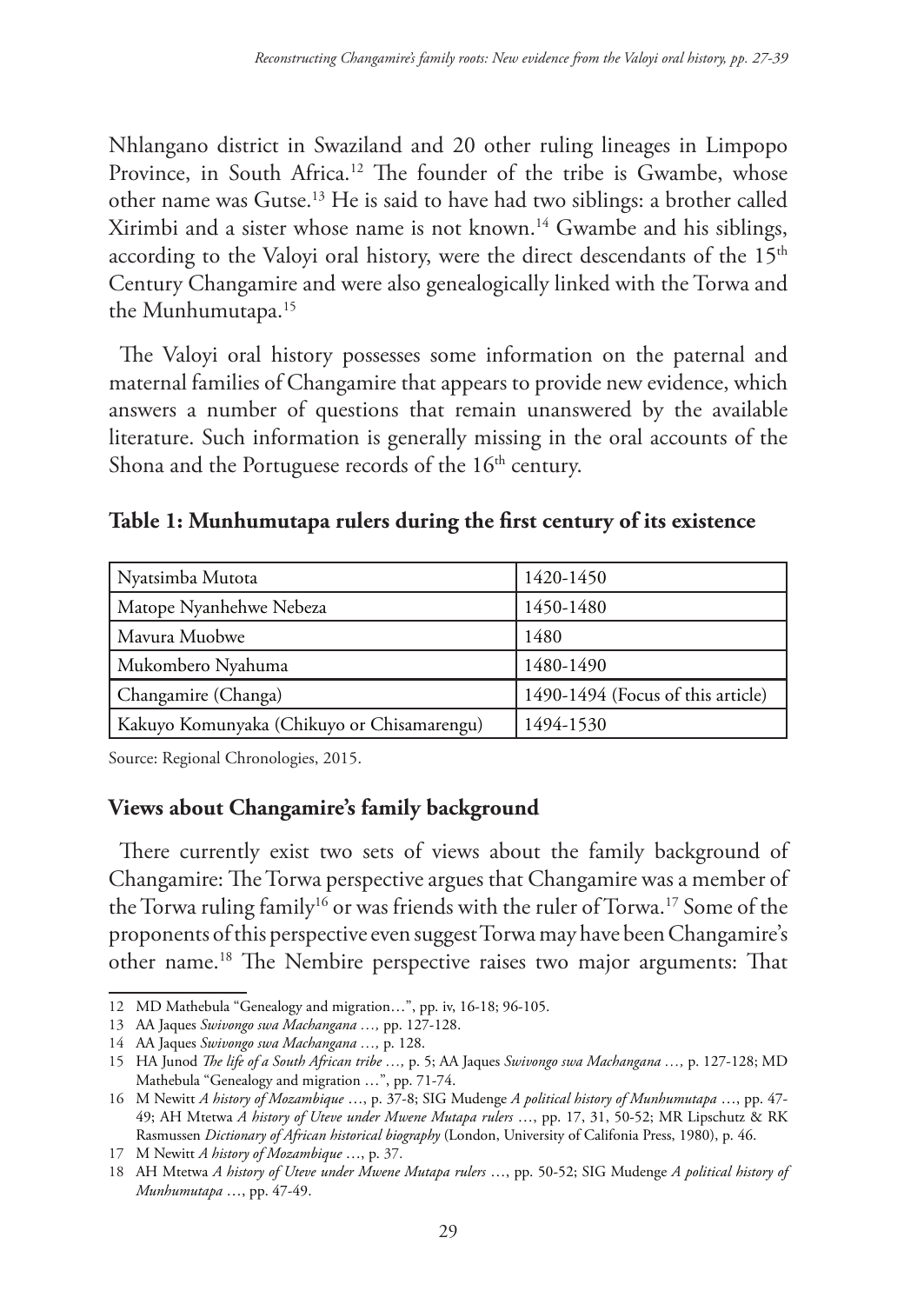Changamire was the son of Munhumutapa Matope Nyanhehwe Nebeza and therefore a member of the Nembire ruling family;<sup>19</sup> or that he was one of the senior members of the empire<sup>20</sup> and related to the Nembire only through his positions in the empire and his marriage to one of the daughters of the second Munhumutapa ruler.<sup>21</sup>

## **The Torwa perspective**

The Torwa perspective is largely derived from the earliest literature about Changamire by Diogo De Alcacova in  $1506$ ,<sup>22</sup> from the information he obtained from a secondary source.<sup>23</sup> The Torwa name appears in the secondary data as Toloa, Torwa, Thorwa and Togwa.<sup>24</sup> The document is a bit vague and gives the impression that Changamire could have belonged to the Torwa family by suggesting that he could have had "Torwa" as his title. It also gives the impression that Torwa could have been his other name.<sup>25</sup> The same literature has been interpreted by some sources as stating that Changamire and Torwa were friends or political allies and neighbours.<sup>26</sup> Whereas some of the sources simply state that Changamire belonged to the Torwa family or "clan",<sup>27</sup> others employ a more cautious approach of referring to him only as a relative of Torwa without specifying the kind of relationship.<sup>28</sup> This assumption is based on the fact that De Alcacova only created the impression that Changamire and Torwa could be related, without specifying the relationship.<sup>29</sup>

<sup>19</sup> AH Mtetwa *A history of Uteve under Mwene Mutapa rulers* …, pp. 50-52; AJ Wills *An introduction of the history of central Africa* …, p. 22*;* Britannica Online Encyclopedia, "The Changamire dynasty" (available at, http://www.encyclopaediabritanicaeb.com, as accessed on 18 May 2012*;* M Mathebula (Personal Collection), interview, SIG Mudenge (Historian, Harare), 10 October 2010.

<sup>20</sup> AH Mtetwa *A history of Uteve under Mwene Mutapa rulers* …, pp. 50-52.

<sup>21</sup> AJ Wills *An introduction of the history of central Africa …,* p. 22.

<sup>22</sup> M Newitt *A history of Mozambique* …, pp. 37-38; AH Mtetwa, *A history of Uteve under Mwene Mutapa rulers* …, pp. 17,31; SIG Mudenge *A political history of Munhumutapa* …, pp. 38-39, 47-49.

<sup>23</sup> M Newitt *A history of Mozambique* …, pp. 37-38.

<sup>24</sup> DN Beach, Oral history and archaeology in Zimbabwe, *Zimbabwe Prehistory*, 19, 1983, pp. 8-11; SIG Mudenge *A political history of Munhumutapa* …, pp. 47-48; M Newitt *A history of Mozambique* …, p. 38.

<sup>25</sup> M Newitt *A history of Mozambique* …, p. 38; SIG Mudenge *A political history of Munhumutapa* …, pp. 47-49, AH Mtetwa *A history of Uteve under Mwene Mutapa rulers* …, pp. 50-52, MR Lipschutz & RK Rasmussen *Dictionary of African historical biography* …, p. 46.

<sup>26</sup> M Newitt *A history of Mozambique* …, p. 38.

<sup>27</sup> SIG Mudenge *A political history of Munhumutapa* …, pp. 38-39, 47-49.

<sup>28</sup> AH Mtetwa *A history of Uteve under Mwene Mutapa rulers* …, pp. 50-52; DN Beach *The Shona & Zimbabwe 900-1850: An outline of Shona history* (New York, Africana Publishing Company, 1980), p. 199, MR Lipschutz & RK Rasmussen *Dictionary of African historical biography* …, p. 46.

<sup>29</sup> DN Beach *The Shona & Zimbabwe 900-1850: An outline of Shona history …*, pp. 241-242.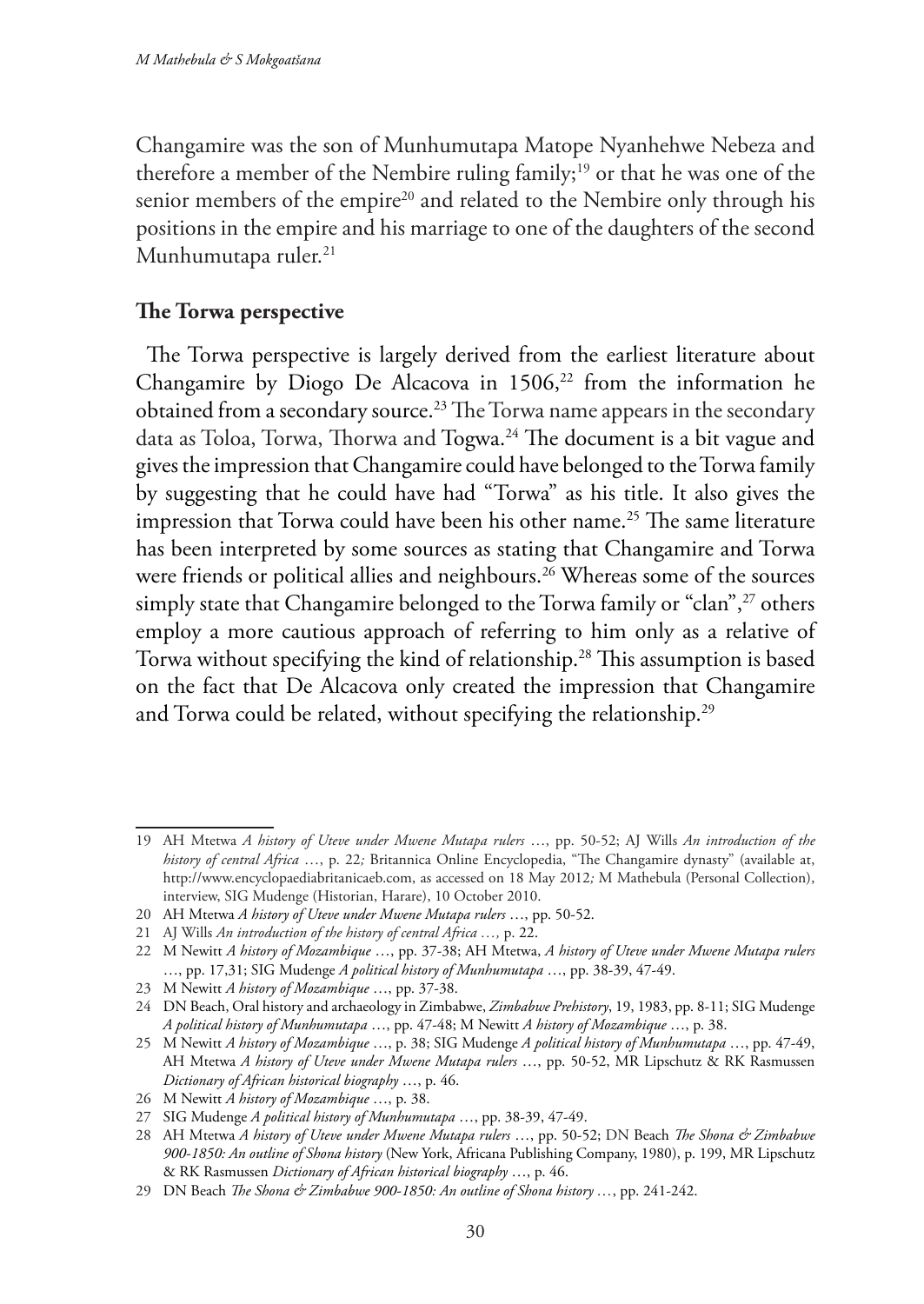A less developed segment of this view is the one that seems to align with the suggestion by the Valoyi oral history. It suggests that Changamire was a "muzukuru" (grandson) of Dlembeu<sup>30</sup> (or Dyembewu),<sup>31</sup> the ruler of Torwa during the second half of the 15<sup>th</sup> Century.<sup>32</sup> This is important in that the Shona oral history generally regards Dlembeu as a legendary leader of some people living in the region of present-day Zimbabwe in ancient times. Some literature deduces from these accounts that Dlembeu could have lived in the beginning of the 15<sup>th</sup> Century and became prominent around 1450.<sup>33</sup> This would make him a contemporary of the first Munhumutapa, Nyatsimba Mutota. Some of the accounts seem to link the same name with similar names of leaders with Kalanga links. They refer to Chikurawadyembewu in the Shona oral history and Vele-la-mbeu in the Venda oral history (the latter is also said to be a principal ancestor of the present-day Venda group in the Singo genealogy).<sup>34</sup> However, because these accounts seem to suggest that Chikurawadyembewu was also called Chikura,<sup>35</sup> it seems that Chikura and Vele-la-mbeu, who is sometimes called Vele,<sup>36</sup> could be descendants of Dyembewu. The two leaders also seem to have lived more than a hundred years after Dyembewu, if one draws from the Shona,<sup>37</sup> Venda<sup>38</sup> and Valoyi<sup>39</sup> oral accounts. From a linguistic point of view, the "wa" that joins Chikura and Dyembewu in "Chikurawadyembewu" could well refer to "of", denoting "son of" or "member of the family of" (Dyembewu in this instance).<sup>40</sup> This would also apply to the "la" in Vele-la-mbeu.<sup>41</sup> Therefore, Dyembewu, it seems, could be a variation of Dlembeu and Mbeu.

It is important to note that it is the name "Dyambewu" that appears in the Valoyi oral history, and neither Torwa nor Dlembeu, Dyembewu and Mbeu. As is discussed later, "Dyambewu" seems to be another variation for Dlembeu, Dyembewu and Mbeu.

<sup>30</sup> DN Beach *The Shona & Zimbabwe 900-1850: An outline of Shona history …*, p. 241.

<sup>31</sup> DN Beach *The Shona & Zimbabwe 900-1850: An outline of Shona history* …, pp. 44, 260.

<sup>32</sup> DN Beach *The Shona & Zimbabwe 900-1850: An outline of Shona history* …, p. 241.

<sup>33</sup> K Shillington *Encyclopaedia of African history, 1* (New York, Fitzroy Dearborn Taylor & Francis Group, 2004), p. 1912.

<sup>34</sup> DN Beach *The Shona & Zimbabwe 900-1850: An outline of Shona history* …, pp. 44, 260.

<sup>35</sup> DN Beach *The Shona & Zimbabwe 900-1850: An outline of Shona history* …, p. 230.

<sup>36</sup> M Mathebula (Personal Collection), interview, V Neluvhalani (Commissioner, CRL Commission, Johannesburg), 8 March 2012.

<sup>37</sup> DN Beach *The Shona & Zimbabwe 900-1850: An outline of Shona history* …, pp. 44, 230, 260.

<sup>38</sup> GJ Liesegang, "New light on Venda traditions…", *History in Africa,* 4, 1977*,* p. 164.

<sup>39</sup> M Mathebula (Personal Collection), interview, M Shilowa (Mahlathi Royal Council, Giyani), 30 May 2012.

<sup>40</sup> M Mathebula (Personal Collection), interview, XE Mabaso (Linguist, UNISA, Pretoria), 21 January 2014.

<sup>41</sup> M Mathebula (Personal Collection), interview, V Neluvhalani, 8 March 2012; interview, XE Mabaso, 21 January 2014.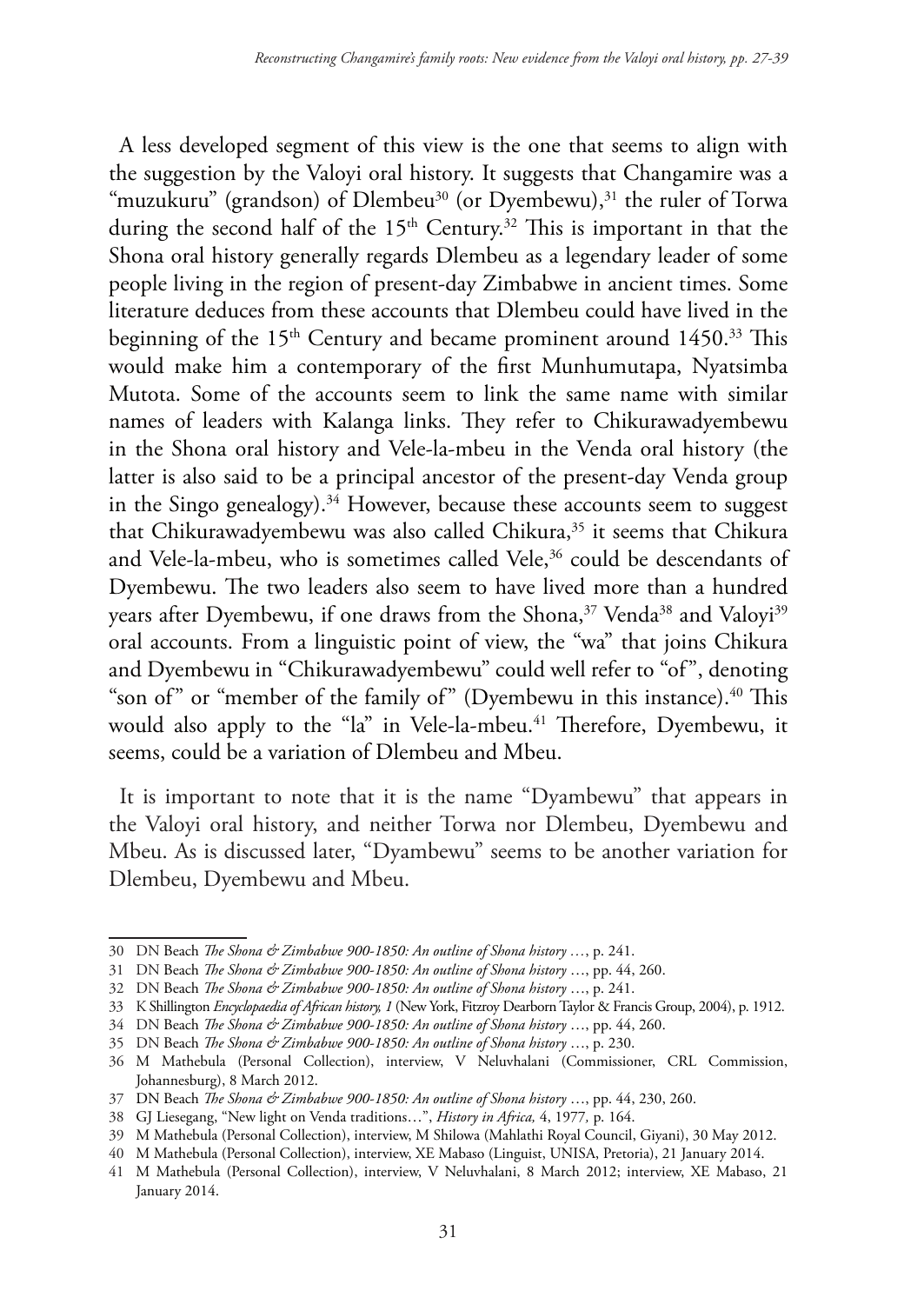Some sources also add that at some stage, later in the Butua state, some members of the Torwa used to act as regents after the death of a Changamire ruler in order to prevent infighting.<sup>42</sup> No mention, however, is made of the relationship between the Changamire rulers and the Torwa around this time. However, historical sources suggest that during the formation of the Butua state in 1494, the successor to Changamire incorporated the area under the Torwa into his new state.<sup>43</sup> The role of the Torwa in the new state, however, is not clear in these sources, beyond their reign as regents during the mourning periods. However, some sources suggest the Torwa ruling lineage could have remained with some power in the new Butua administration,<sup>44</sup> probably as governors of the western province of Mbire, which they earlier governed under the Munhumutapa.

Therefore, it is the vagueness in the relationship of Changamire and Torwa at political and genealogical level that has left a huge gap in Changamire's identity, especially so because of his proximity to the Torwa in both aspects. Unless this gap were to be filled through new evidence, Changamire's identity would remain unknown. The Valoyi oral history, as shall be seen later, appears to provide new information that could fill this gap.

### **The Nembire perspective**

The Nembire perspective is more developed than the Torwa perspective, suggesting that Changamire was the son of Munhumutapa Matope Nyanhehwe Nebeza (the second Munhumutapa ruler). The Nembire view explains his position in the Nembire ruling family in much finer detail.<sup>45</sup> The perspective identifies Munhumutapa Matope Nyanhehwe Nebeza's sons as follows: Chiware and Kadembo Nyautando from the house of Queen Pfute; and Mavura Muobwe and Mukombero Nyahuma from the second house of Queen Nemakoni. Further, it mentions another son, called Changa, later to be called Changamire, of whom it states that his mother was not a true queen, but a "concubine".46 Unfortunately, the perspective does not mention the

<sup>42</sup> DN Beach *The Shona & Zimbabwe 900-1850: An outline of Shona history* …, p. 241.

<sup>43</sup> TO Ranger (ed.) *Aspects of central African history* …, pp. 11-16.

<sup>44</sup> M Newitt *A history of Mozambique* …, pp. 37-38.

<sup>45</sup> The Regnal Chronologies, "The Monomotapa empire" (available at www.archive.org/stream/3751433 regnalchronology, as accessed on 18 May 2012; AH Mtetwa *A history of Uteve under Mwene Mutapa rulers* …, pp. 50-52; AJ Wills *An introduction of the history of central Africa: Zambia, Malawi and Zimbabwe*, 4 (Oxford University Press, Oxford, 1985), p. 22; Britannica Online Encyclopedia, "The Changamire dynasty" (available at http://www.encyclopaediabritanicaeb.com, as accessed on 18 May 2012).

<sup>46</sup> AH Mtetwa *A history of Uteve under Mwene Mutapa rulers* …, pp. 50-52.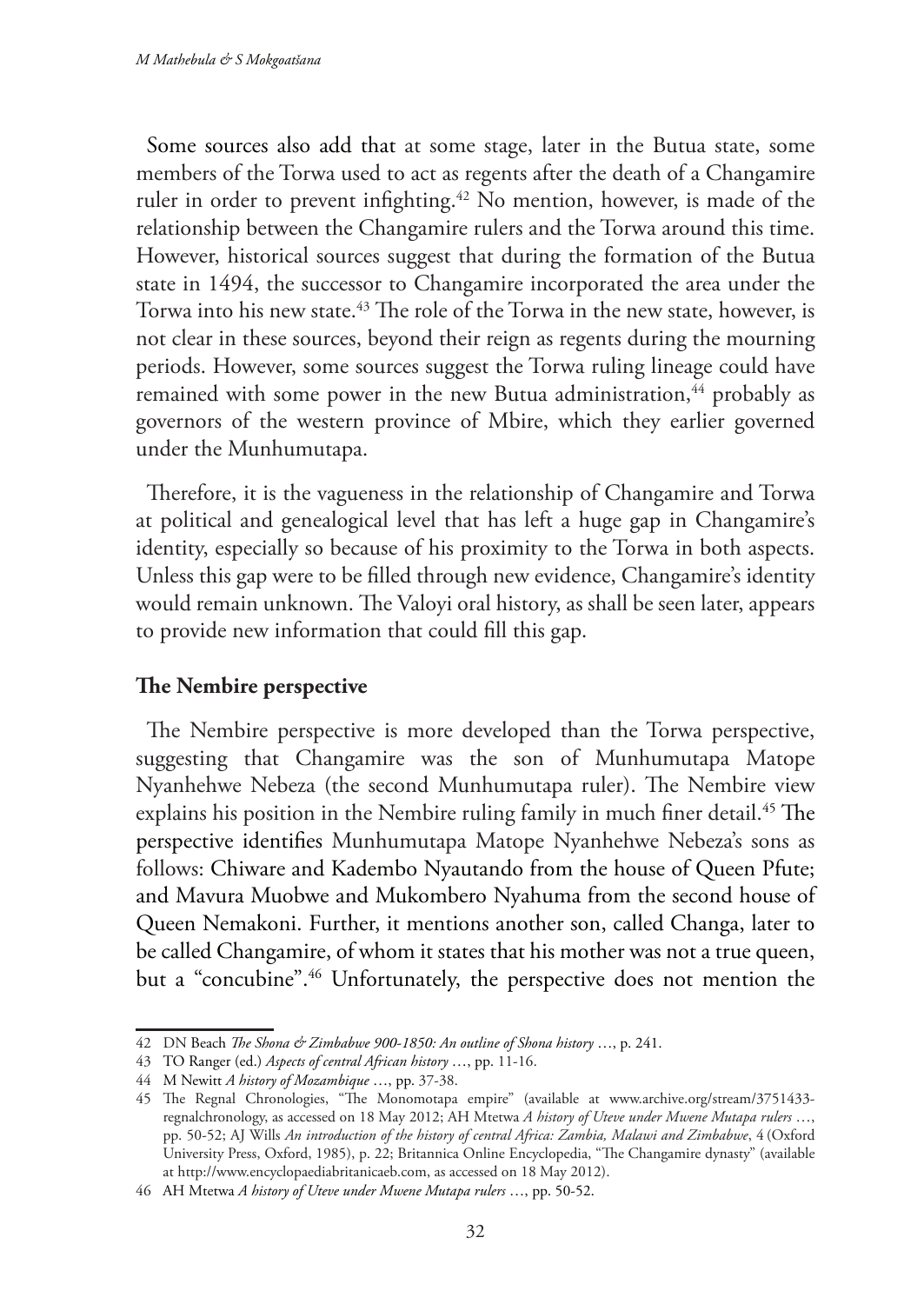name of Changamire's mother, like it does in the case of his brothers, which could have been influenced by her status in the Nembire ruling family. Apart from referring to her as a "concubine", the perspective also describes her as "a slave wife"<sup>47</sup> and as "the lowly wife". Consequently, the perspective refers to Changamire as "a younger son"48 (of Munhumutapa Matope Nyanhehwe Nebeza). Therefore, the perspective positions Changamire within the house of Munhumutapa Matope Nyanhehwe Nebeza and therefore within the Nembire family.

There is also another perspective within this view, which, while linking Changamire with the Nembire, reduces him into being the Nembire's sonin-law. The perspective states that he had been given Matope Nyanhehwe Nebeza's eldest daughter as his wife, and land and chiefs to rule over<sup>49</sup> (probably referring to his rise as governor of Guruuswa province). The name of Matope Nyanhehwe Nebeza's eldest daughter, however, is not mentioned. Other sources, though not mentioning his marriage to Matope Nyanhehwe Nebeza's eldest daughter, do mention his appointment in a similar manner.<sup>50</sup> This segment of the perspective, it seems, seeks to link Changamire's political rise within the Munhumutapa administration to his supposed marriage to Matope Nyanhehwe Nebeza's daughter. As pointed out later in this article, it could be the chronology of the events that is more problematic than the truth behind the perspective.

# **The Valoyi oral history and the two perspectives** *On the Torwa perspective*

One of the most important aspects of the Valoyi oral history is its claim that one of their earlier ancestors was a man called "Changameri"<sup>51</sup> (or Cangameri).52 It should be stated, though, that it is not the similarity or closeness of the name to Changamire that is important, but what the oral history says about the name and the person attached to it. For obvious reasons, though, these accounts do not date the period in which he lived. Neither do

<sup>47</sup> AJ Wills *An introduction of the history of central Africa* …, p. 22.

<sup>48</sup> Britannica Online Encyclopedia, "The Changamire dynasty" (available at http://www.encyclopaediabritanicaeb. com, as accessed on 18 May 2012).

<sup>49</sup> WGL Randles, *L'empire du Monomotapa du XVe au XIXe siede* (Paris, Mouton et Ecole des Hautes Etudes en Sociales, 1979), p.6.

<sup>50</sup> AH Mtetwa *A history of Uteve under Mwene Mutapa rulers* …, p. 41.

<sup>51</sup> M Mathebula (Personal Collection), interview, F Makhuva (Member, Mathevula royal family, Lulekani), 28 August 2009.

<sup>52</sup> M Mathebula (Personal Collection), interview, J Malwandla (Member, Mukansi royal family, Nkuzana), 11 May 2011.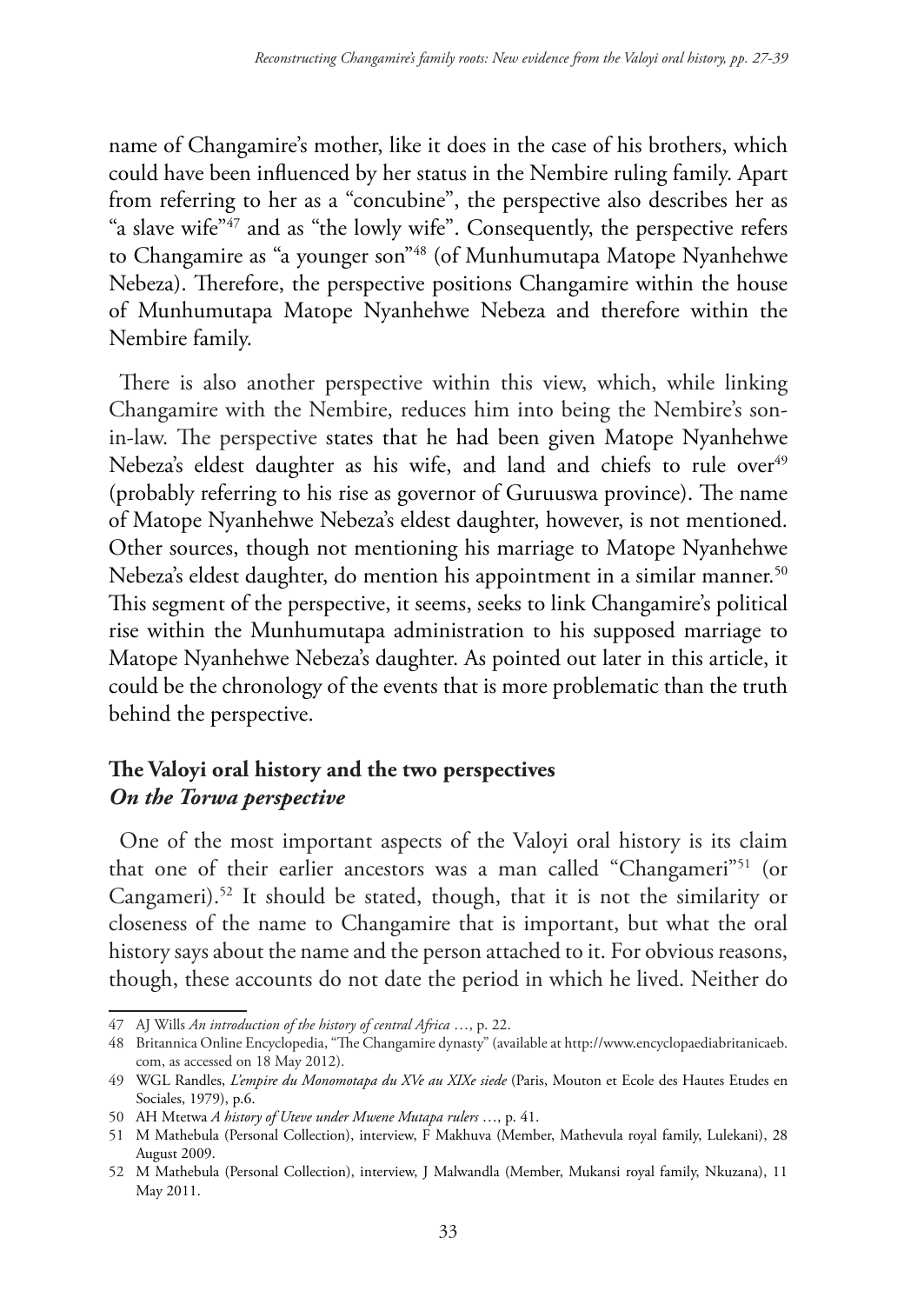they give coherent information about his family background; hence, the need to look at their accounts together with information from other sources.

Unfortunately, it is in the less developed segment of the Torwa perspective, where the Valoyi and the Shona histories seem to converge. While very few of the Shona accounts refer to Changamire as a "muzukuru" of Dyembewu or Dlembeu,<sup>53</sup> some of the Valoyi oral history, though in very isolated accounts, suggest that Changamire was a "ntukulu" (grandchild or specifically grandson) of Dyambewu<sup>54</sup> (as in Dlembeu or Dyembewu).<sup>55</sup> These accounts identify Dyambewu as *"*un'wana wa tihosi ta Vukalanga" (one of the Kalanga rulers).*<sup>56</sup>* The accounts refer to Changamire as *"*n'wana wo tswariwa hi n'wana wa nhwanyana wa Dyambewu" (child born of Dyambewu's daughter).<sup>57</sup> The accounts seem to agree with the notion that Changamire was an illegitimate child, by stating that Changamire's mother disappointed her father by engaging in an extramarital relationship with a Munhumutapa<sup>58</sup> – some say she was involved with the son of a Munhumutapa<sup>59</sup> (Shona accounts mention Matope Nyanhehwe Nebeza as the son of Munhumutapa Nyatsimba Mutota, who later became a Munhumutapa himself).<sup>60</sup>

The name of Changameri's mother is not mentioned in the Valoyi oral accounts and such is the trend of these accounts − they generally do not mention names of the female folk in their history. However, there are those who attempt to justify the non-mentioning of the name of Changamire's mother, especially when pressed for the reason. They suggest that this is because "u nyumise tata wa kwe" (she embarrassed her father)*<sup>61</sup>* or "u poyile ndyangu wa tata wa kwe" (she disgraced her father's family).<sup>62</sup> As a result of this transgression, suggest these accounts, her father ordered that "vito ra kwe ri rivariwa" (her name be forgotten).<sup>63</sup> Some even go further to say "vito ra

<sup>53</sup> DN Beach *The Shona & Zimbabwe 900-1850: An outline of Shona history …*, p. 241.

<sup>54</sup> M Mathebula (Personal Collection), interview, F Makhuva, 28 August 2009.

<sup>55</sup> DN Beach *The Shona & Zimbabwe 900-1850: An outline of Shona history …*, p. 241.

<sup>56</sup> M Mathebula (Personal Collection), interview, F Makhuva, 28 August 2009.

<sup>57</sup> M Mathebula (Personal Collection), interview, NC Mathevula (Chief, Mathevula Community, Giyani), 11 August 2012.

<sup>58</sup> M Mathebula (Personal Collection), interview, X Baloi (Chief, Ntshokati Community, Mozambique), 9 August 2012.

<sup>59</sup> M Mathebula (Personal Collection), interview, H Baloi (Member, Xikungulu royal family, Mozambique), 1 October 2011.

<sup>60</sup> AH Mtetwa *A history of Uteve under Mwene Mutapa rulers* …, pp. 50-52; The Regnal Chronologies, "The Monomotapa empire" (available at www.archive.org/stream/3751433-regnalchronology, as accessed on 18 May 2012).

<sup>61</sup> M Mathebula (Personal Collection), interview, S Baloi (Headman, Xibotani and Madingani Communities, Mozambique), 10 August 2012.

<sup>62</sup> M Mathebula (Personal Collection), interview, XZ Baloi (Chief, Magezi Community, Mozambique), 10 August 2012.

<sup>63</sup> M Mathebula (Personal Collection), interview, S Baloi, 10 August 2012.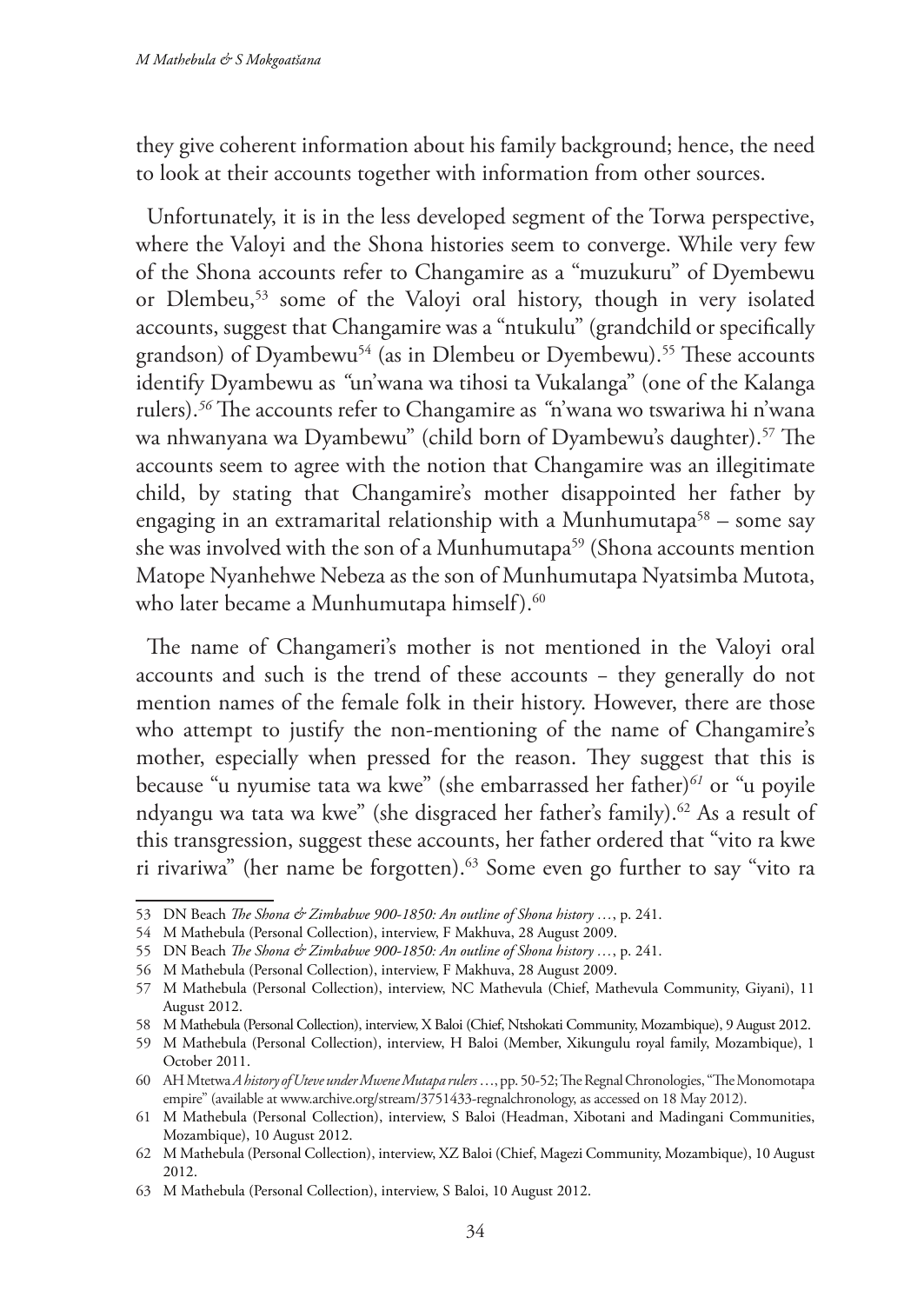yena ri yirisiwile" (her name was banned – from use).<sup>64</sup> This, according to the accounts, led to her name being completely forgotten.<sup>65</sup> Although this appears to be guess work rather than actual memory, such a reason cannot be ruled out completely.

However, the Valoyi accounts are opposed to the notion that Changamire was a Torwa or that he belonged to the "Dyambewu" family, apparently based on their current cultural belief system. They argue that he was only associated with the Torwa because he was brought up by the Torwa. They claim that "u kurise hi vakokwana" (he was brought up by his maternal grandparents).<sup>66</sup> They also argue that Changamire himself could have been known by this "clan" name as opposed to the Nembire one because there was no formal marriage between his parents.<sup>67</sup> They also seem to base this on their current belief system that suggests that "n'wana i xuma"68 (an expression used among the Tsonga people to state that a child belongs to his father's family only, if his father has paid his dues).

Therefore, the solution to knowledge gaps in the relationship between Changamire and Torwa may lie in the information from the oral history of the Valoyi; especially, if this is juxtaposed with the information that is available in the published oral history of the Shona and the one sourced from early Portuguese records.

Image 1: Maternal genealogy of Changamire according to Valoyi oral accounts



Source: Authors' own compilation.

<sup>64</sup> M Mathebula (Personal Collection), interview, X Baloi, 9 August 2012.

<sup>65</sup> M Mathebula (Personal Collection), interview, NC Mathevula, 11 August 2012.

<sup>66</sup> M Mathebula (Personal Collection), interview, H Baloi, 1 October 2011.

<sup>67</sup> M Mathebula (Personal Collection), interview, M Baloi (Chief, Pfukwe Community, Mozambique), 9 August 2012.

<sup>68</sup> M Mathebula (Personal Collection), interview, R Mahonisi (Chief, Mahonisi Community, Malamulele), 16 December 2012.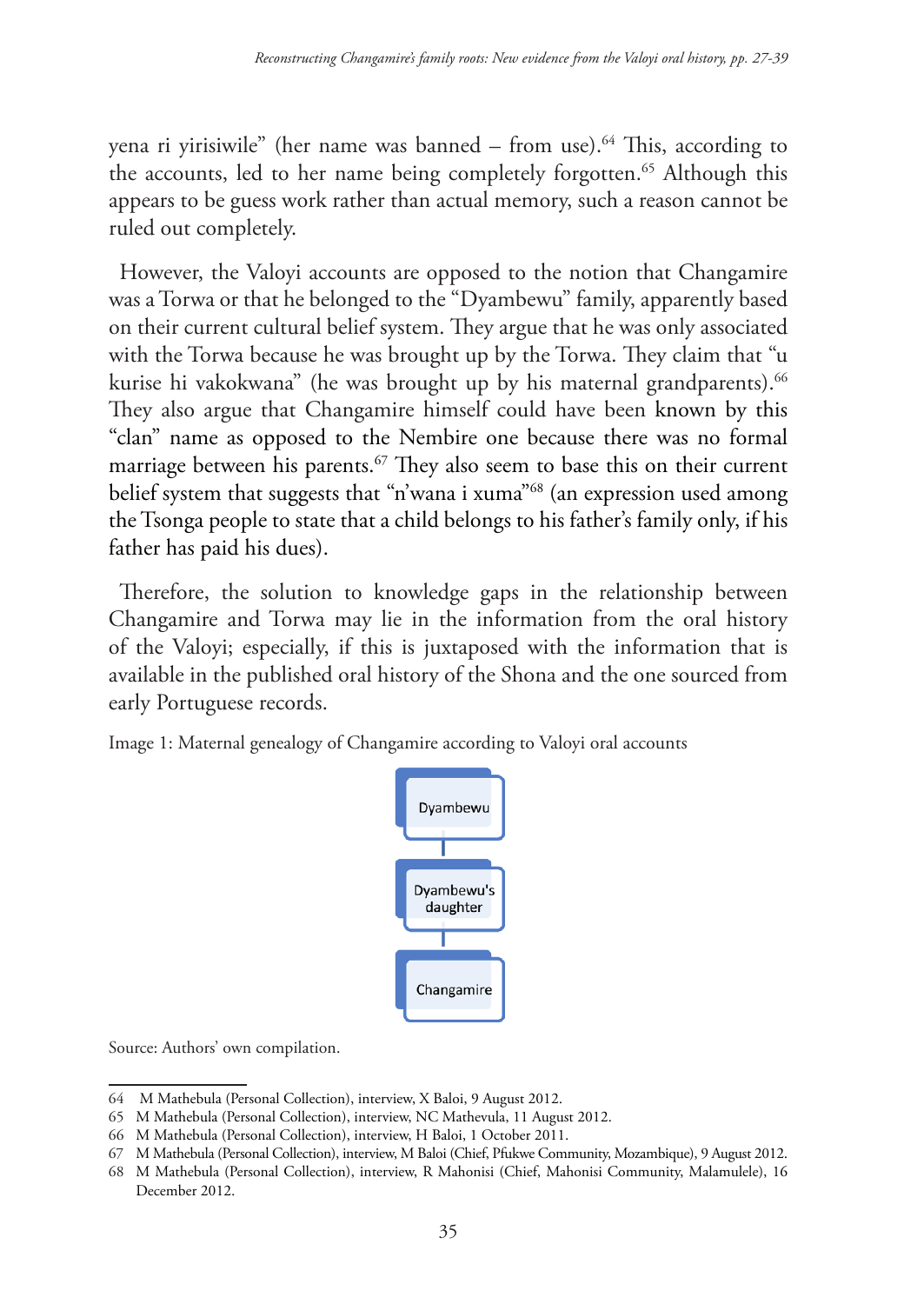#### **On the Nembire perspective**

As pointed out earlier, the Valoyi oral history is straightforward and to a large extent specific in Changamire's paternal relationship. For example, there are expressions referring to Changamire as "jaha ra ka Nembire" (the son of the Nembire)69 and "n'wana wa Munhumutapa" (son of Munhumutapa) or "n'wana wa ka Munhumutapa" (son of the Munhumutapa).*<sup>70</sup>* Although the accounts sometimes use Nembire and Munhumutapa interchangeably, there are some that specifically state that Munhumutapa was a "xidlodlo" (royal title), while Nembire was a "xivongo" (family name), which they also claim as their own family name in ancient times.71 Every member of the Valoyi calls himself "Mulozwi"<sup>72</sup> or "Khalanga"<sup>73</sup> and associates Changamire with the Lozwi and the Kalanga.<sup>74</sup> However, the Valoyi do not differentiate between the Lozwi (which some Shona oral accounts refer to as a ruling lineage of the Kalanga until the early 15<sup>th</sup> Century and probably alternative name of the nation, too)<sup>75</sup> and Kalanga (which both the Valoyi and Shona refer to as a state or nation in which the Lozwi ruled).76

As already pointed out, the Valoyi oral history states that "Changameri ari wa ka Munhumutapa" (Changamire belonged to the Munhumutapa),*<sup>77</sup>* and often refers to his father as "Nembire".78 These accounts hardly mention the exact name of Changamire's father, and where they do, they use names that are identical to the one officially recorded. For example, the N'wankoti and Maxavele lineages refer to Changamire's father as Matopi,79 while the Xivodze refer to him as Mtopi,<sup>80</sup> an apparent corruption of the name Matope (as in Matope Nyanhehwe Nebeza). Most of the accounts also state that "Changameri ari wa le vuhosini" (Changamire belonged to the royal family).<sup>81</sup>

<sup>69</sup> M Mathebula (Personal Collection), interview, M Shilowa, 30 May 2012.

<sup>70</sup> M Mathebula (Personal Collection), interview, F Makhuva, 28 August 2009.

<sup>71</sup> M Mathebula (Personal Collection), interview, M Shilowa, 30 May 2012; interview, F Makhuva/M Mathebula, 28 August 2009.

<sup>72</sup> M Mathebula (Personal Collection), interview, A Baloyi (Member, Maxavele royal family, Giyani), 30 November 2009.

<sup>73</sup> HA Junod *The life of a South African tribe*, 1 …p. 22; AA Jaques *Swivongo swa Machangana* …, pp. 63.

<sup>74</sup> M Mathebula (Personal Collection), interview, A Baloyi, 30 November 2009.

<sup>75</sup> TH Henriksen *Mozambique: A history* …, pp. 6-7.

<sup>76</sup> TH Henriksen *Mozambique: A history* …, pp. 6-7; M Mathebula (Personal Collection), interview, A Baloyi, 30 November 2009.

<sup>77</sup> M Mathebula (Personal Collection), interview, F Makhuva, 28 August 2009.

<sup>78</sup> M Mathebula (Personal Collection), interview, M Shilowa, 30 May 2012.

<sup>79</sup> M Mathebula (Personal Collection), interview, A Baloyi, 30 November 2009; interview, T Baloyi (Member, N'wankoti lineage, Chiawelo), 16 June 2010.

<sup>80</sup> M Mathebula (Personal Collection), interview, L Mkansi (Mother, Hosi Ben Mkansi, Mozambique), 31 August 2013.

<sup>81</sup> M Mathebula (Personal Collection), interview, F Makhuva, 28 August 2009; interview, K Baloi (Mother, Hosi Matlharini Xidakwa Baloi of N'wamahunyani Community, Mozambique), 10 August 2012.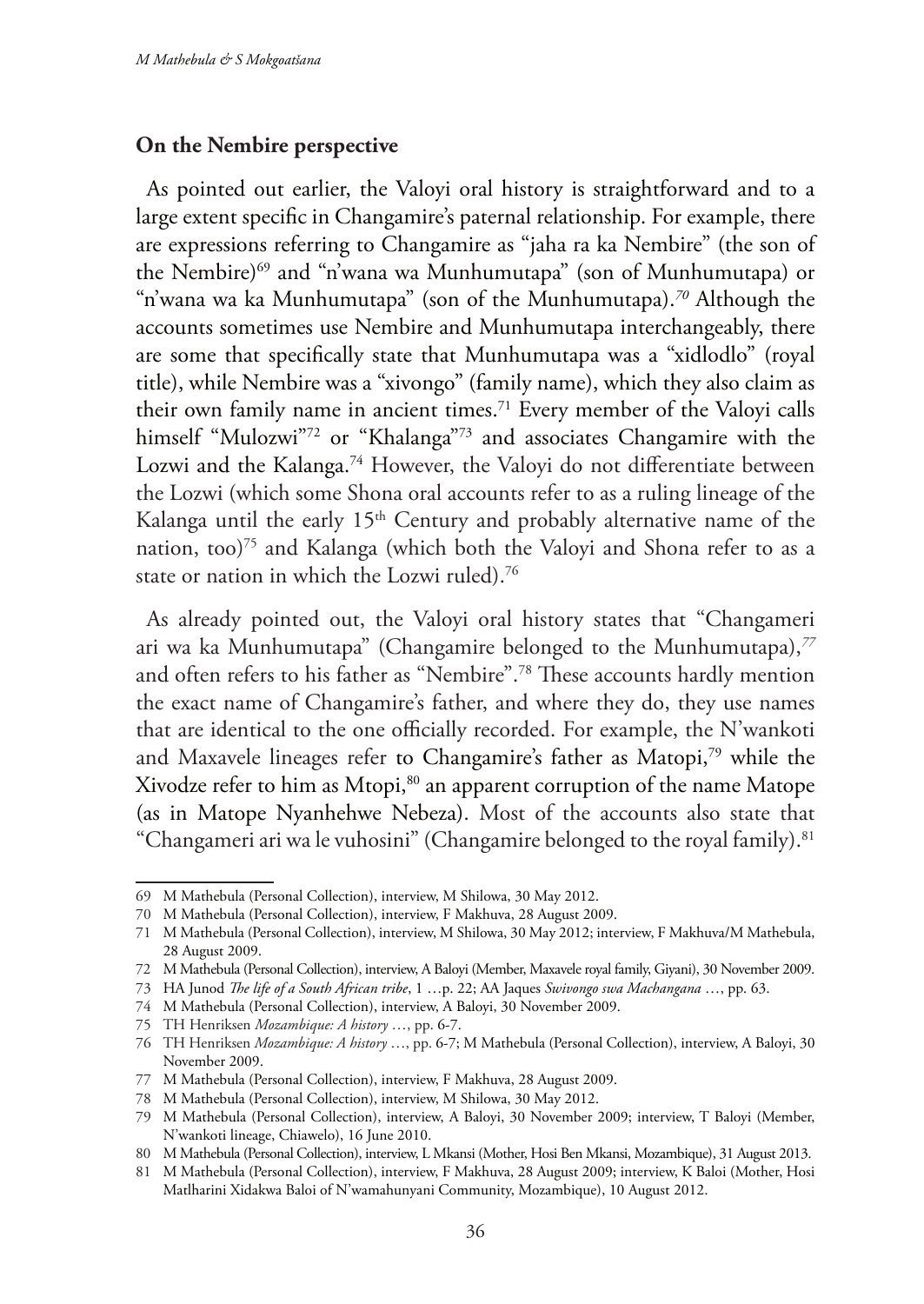One of these sources specifically argues that:<sup>82</sup>

Loko ari wa ka Dyambewu (Torwa), a ta tivitana hi vito ra ka Dyambewu (Torwa). U tivitane Munhumutapa hikuva a ri wa ka Munhumutapa (If he was a Dyambewu [Torwa], he would have called himself by the Dyambewu title. He [therefore] called himself a Munhumutapa because he belonged to the Munhumutapa family).

The Lowani lineage also refers to Nembire as "Tata wa hina Nembire" (our father Nembire)<sup>83</sup> and also use the expression; "Changameri i n'wana wa Munhumutapa" (Changamire is the son of Munhumutapa).<sup>84</sup>

Therefore, all these views could be brought about to constitute one story, when and if other accounts about the Munhumutapa are taken into consideration. The suggestion that Changamire married the eldest daughter of Munhumutapa Matope Nyanhehwe Nebeza<sup>85</sup> must not be dismissed in order to accept the one that says he was the son of Matope Nyanhehwe Nebeza.86 In fact, it would be incorrect to suggest that if one of the two indeed happened, the other could not have happened. Oral accounts of the Valoyi, especially those of the Lowani, Xivodze and Ntamele state that Changamire "a teke makwavo kuri a tswala mudyandzhaka" (he had married his sister in order to beget an heir).<sup>87</sup> These accounts, however, do not state that she was the eldest. Some of the Valoyi accounts have a strange way of justifying this kind of marriage, stating that it could have been made in order to formalise the informal marriage of Changamire's parents.<sup>88</sup> Therefore, he may not necessarily have married the eldest daughter of Matope Nyanhehwe Nebeza, but it is possible that he married one of them. This practice seems to have been common in the Munhumutapa or among the Kalanga. There are sources among the Shona that suggest that Matope Nyanhehwe Nebeza himself had married his sister named Nyamita Nehanda, with full approval of their father Nyatsimba Mutota and other members of the family.<sup>89</sup> Oral accounts of the Valoyi suggest this could have happened with other members

<sup>82</sup> M Mathebula (Personal Collection), interview, R Mbhombhi (Headman, Makhwaxani Community, Mozambique), 2 October 2011.

<sup>83</sup> M Mathebula (Personal Collection), interview, M Shilowa, 30 May 2012.

<sup>84</sup> M Mathebula (Personal Collection), interview, F Makhuva, 28 August 2009.

<sup>85</sup> Da Silva (WGL Randles *L'empire du Monomotapa* …, p. 6).

<sup>86</sup> AH Mtetwa *A history of Uteve under Mwene Mutapa rulers* …, pp. 50-52; AJ Wills *An introduction of the history of central Africa* …, p. 22; Britannica Online Encyclopedia [s.a.]; Mudenge 2011.

<sup>87</sup> M Mathebula (Personal Collection), interview, L Mkansi, 31 August 2013.

<sup>88</sup> M Mathebula (Personal Collection), interview, K Baloi, 10 August 2012.

<sup>89</sup> AH Mtetwa *A history of Uteve under Mwene Mutapa rulers* …, pp. 16, 50.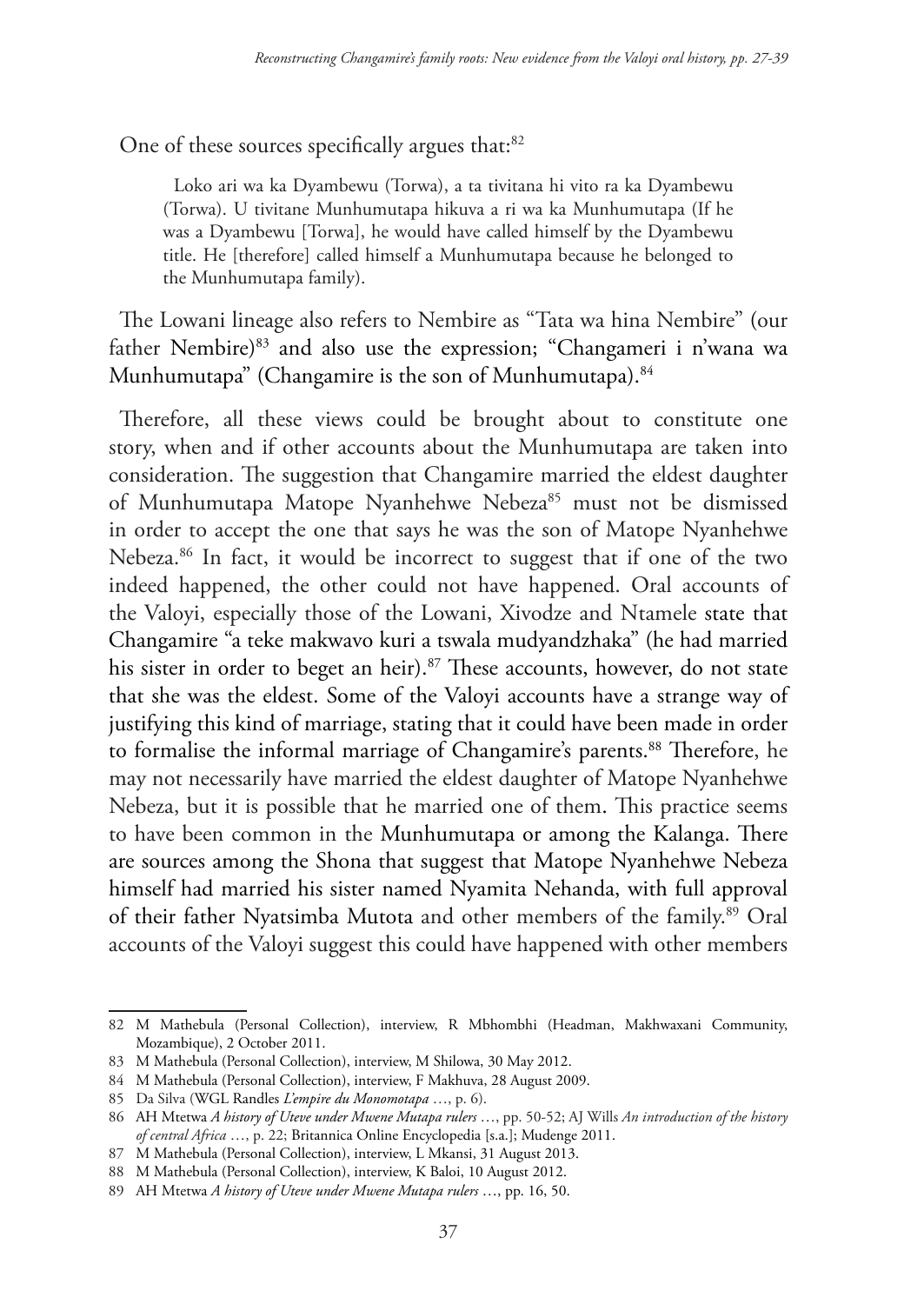of the ruling lineage as well<sup>90</sup> and that it could have been done to ensure that "ngati ya vuhosi a yi lungiwi" (the royal blood is not diluted).<sup>91</sup>





Source: Authors' own compilation.

### **Conclusion**

The Valoyi oral history offers the best opportunity in recent years to deal with the deficiencies in the history of Changamire and, to a certain extent, the history of the Munhumutapa and the Torwa. In a broad sense, the Valoyi oral accounts unbundle the mysteries regarding the possible family relationship between the Torwa and the Munhumutapa, which, if properly studied, could enhance the body of knowledge on the two ancient dynasties. When analysed together with the available literature, the Valoyi oral history suggests a relationship between the two ruling families that could have spilled into the political sphere. This relationship specifically involves the families of the ruler of Torwa, Dyambewu (or Dyembewu/Dlembeu/Mbeu) and Munhumutapa Nyatsimba Mutota, the emperor who appears to be the contemporary of Dyambewu. Children of the two rulers appear to have been involved in an unofficial intimate relationship that produced a son. The name of Dyambewu's daughter is not remembered, but that of Nyatsimba Mutota's son is known and it is Matope Nyanhehwe Nebeza, who later succeeded Nyatsimba Mutota

<sup>90</sup> M Mathebula (Personal Collection), interview, L Mkansi, 31 August 2013.

<sup>91</sup> M Mathebula (Personal Collection), interview, K Baloi, 10 August 2012; interview, L Mkansi, 31 August 2013.